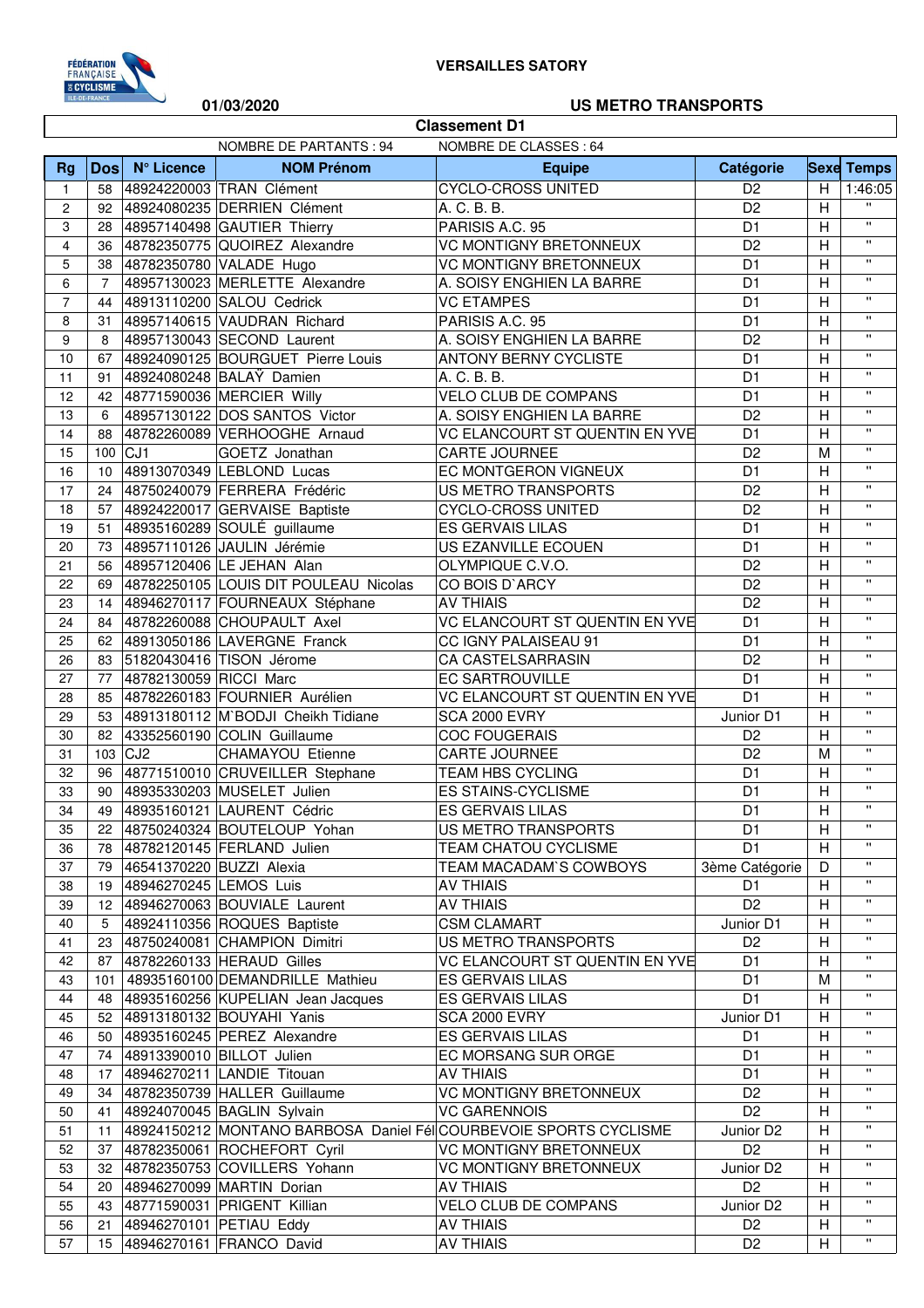| 58 | 95  | 48750160617 HAMARD Vincent     | <b>PARIS CYCLISTE OLYMPIQUE</b> | D <sub>2</sub> | н | $\mathbf{u}$ |
|----|-----|--------------------------------|---------------------------------|----------------|---|--------------|
| 59 | 94  | 50170380032 BRANDY Mathieu     | <b>VELO CLUB MATHALIEN</b>      | D1             | н | $\cdots$     |
| 60 |     | 44280180183 FROUGNEUX Arnaud   | ICS MAINVILLIERS                | Junior D1      | н | $\cdots$     |
| 61 | 104 | 48935050635 NENADOVIC Kristina | ICM AUBERVILLIERS 93            | Junior         |   | $\cdots$     |
| 62 |     | 48924110150 GAFFE Cassandra    | ICSM CLAMART                    | 3ème Catégorie |   | $\cdots$     |
| 63 |     | 48924110490 LANCHON Timour     | <b>ICSM CLAMART</b>             | Junior D1      | н | $\cdots$     |
| 64 | 25  | 48750240147 LEGROS Angeline    | IUS METRO TRANSPORTS            | 3ème Catégorie |   | $\mathbf{u}$ |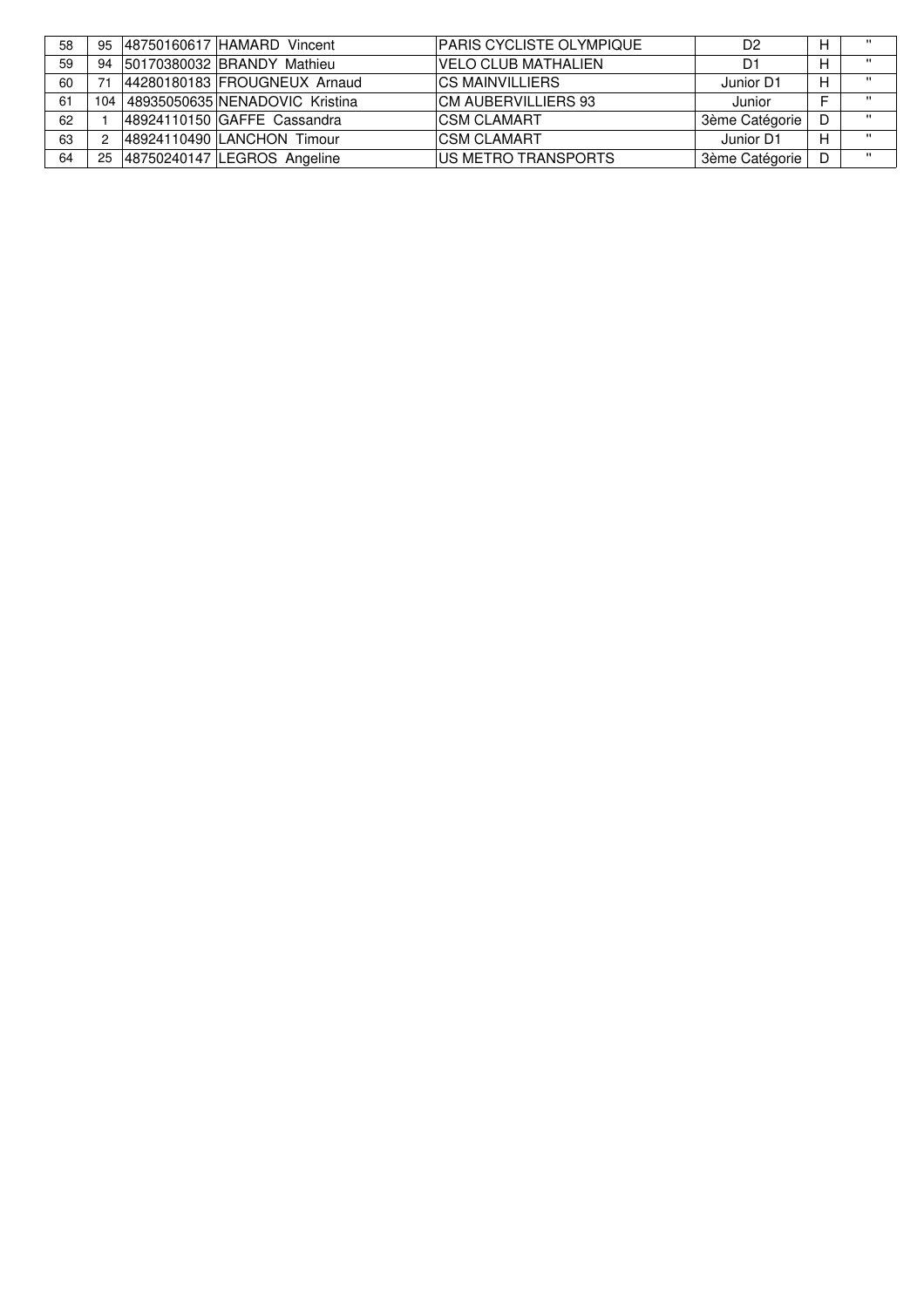|                 | <b>Classement D3</b>                              |                         |                                                   |                                   |                 |                         |                          |  |
|-----------------|---------------------------------------------------|-------------------------|---------------------------------------------------|-----------------------------------|-----------------|-------------------------|--------------------------|--|
|                 | NOMBRE DE CLASSES : 47<br>NOMBRE DE PARTANTS : 58 |                         |                                                   |                                   |                 |                         |                          |  |
| <b>Rg</b>       |                                                   | Dos N° Licence          | <b>NOM Prénom</b>                                 | <b>Equipe</b>                     | Catégorie       |                         | <b>Sexe Temps</b>        |  |
| $\mathbf{1}$    |                                                   |                         | 25 48924080245 BRODIN Charles                     | A. C. B. B.                       | D <sub>3</sub>  | Н                       | 1:37:25                  |  |
| $\overline{c}$  | 6                                                 |                         | 48946270280 BARVILLE Marc                         | <b>AV THIAIS</b>                  | $\overline{D3}$ | $\overline{H}$          |                          |  |
| 3               | 57                                                |                         | 48958000030 VERGEREAU Bernard                     | <b>INDIVIDUELS 95</b>             | $\overline{D4}$ | M                       | $\overline{\phantom{a}}$ |  |
| $\overline{4}$  | 43                                                |                         | 48957100024 BONAMY Marc                           | AC VAL D'OISE                     | D <sub>3</sub>  | $\overline{H}$          | $\overline{\phantom{a}}$ |  |
| 5               | 44                                                |                         | 48957100161 MARQUES Christophe                    | <b>AC VAL D'OISE</b>              | D <sub>3</sub>  | $\overline{\mathsf{H}}$ | π                        |  |
| 6               | $\overline{7}$                                    |                         | 48946270283 CAHAGNIET Sébastien                   | <b>AV THIAIS</b>                  | $\overline{D3}$ | $\overline{\mathsf{H}}$ | π                        |  |
| $\overline{7}$  | 59                                                |                         | 48958000158 VERRON Bruno                          | <b>INDIVIDUELS 95</b>             | D <sub>4</sub>  | $\overline{M}$          | π                        |  |
| 8               | 60                                                |                         | 41630480206 DAJOUX Régis                          | V C COURNON D'AUVERG              | D <sub>4</sub>  | $\overline{\mathsf{H}}$ | π                        |  |
| 9               | 55                                                |                         | 48782210168 VAXELAIRE Cyril                       | EC DU HOUDANAIS                   | D <sub>3</sub>  | $\overline{M}$          | π                        |  |
| 10              | 52                                                |                         | 48924150009 MUSELET Christian                     | <b>COURBEVOIE SPORTS CYCLISME</b> | $\overline{D4}$ | M                       | π                        |  |
| 11              | 16                                                |                         | 48782160023 RICHEFORT Jean Michel                 | EC VELIZY 78                      | D <sub>3</sub>  | $\overline{H}$          | π                        |  |
| $\overline{12}$ | 11                                                |                         | 48957140074 GOETZ Didier                          | PARISIS A.C. 95                   | D <sub>3</sub>  | $\overline{\mathsf{H}}$ | $\overline{\mathbf{u}}$  |  |
| 13              | 58                                                |                         | 48957120145 TROMMELEN Nicolas                     | OLYMPIQUE C.V.O.                  | D <sub>3</sub>  | $\overline{M}$          | π                        |  |
| 14              | 23                                                |                         | 48782350066 ROCHEFORT Michel                      | <b>VC MONTIGNY BRETONNEUX</b>     | D <sub>3</sub>  | $\mathsf{H}$            | π                        |  |
| $\overline{15}$ | 32                                                |                         | 48957070008 FORLOT Dominique                      | AS HERBLAY                        | $\overline{D4}$ | $\overline{H}$          | π                        |  |
| 16              | 56                                                |                         | 48957100116 GLEIZE Jean Loup                      | <b>AC VAL D'OISE</b>              | D <sub>3</sub>  | $\overline{M}$          | π                        |  |
| $\overline{17}$ | 51                                                |                         | 48957110161 FABRE Olivier                         | <b>US EZANVILLE ECOUEN</b>        | $\overline{D4}$ | $\overline{M}$          | $\pmb{\mathsf{H}}$       |  |
| 18              | 47                                                |                         | 48957170294 PERRINIAUX Julien                     | <b>ES PERSANAISE</b>              | $\overline{D3}$ | H                       | $\pmb{\mathsf{H}}$       |  |
| 19              | 39                                                |                         | 48957120238 FOREST Frédéric                       | OLYMPIQUE C.V.O.                  | $\overline{D3}$ | $\overline{H}$          | $\pmb{\mathsf{H}}$       |  |
| 20              | 9                                                 |                         | 48946270067 GRIMBERT François                     | <b>AV THIAIS</b>                  | $\overline{D3}$ | $\overline{H}$          | $\pmb{\mathsf{H}}$       |  |
| 21              | 15                                                |                         | 48782160102 MICHAELI Andre                        | EC VELIZY 78                      | D <sub>3</sub>  | $\overline{\mathsf{H}}$ | $\pmb{\mathsf{H}}$       |  |
| 22              | 28                                                |                         | 48946040202 BONAPARTE Guillaume                   | <b>US CRETEIL</b>                 | $\overline{D4}$ | $\overline{\mathsf{H}}$ | $\pmb{\mathsf{H}}$       |  |
| $\overline{23}$ | 26                                                |                         | 48946040253 BILLARD Thierry                       | <b>US CRETEIL</b>                 | D <sub>3</sub>  | $\overline{\mathsf{H}}$ | $\pmb{\mathsf{H}}$       |  |
| 24              | 40                                                |                         | 48782250001 URBANEK Bernard                       | CO BOIS D'ARCY                    | D <sub>4</sub>  | H                       | $\pmb{\mathsf{H}}$       |  |
| 25              | 5                                                 |                         | 48946270253 ARLAUD Philippe                       | <b>AV THIAIS</b>                  | D <sub>3</sub>  | $\overline{H}$          | $\pmb{\mathsf{H}}$       |  |
| 26              | 33                                                |                         | 48913220059 MILLERO Jean Marc                     | <b>US RIS ORANGIS</b>             | $\overline{D4}$ | $\overline{H}$          | $\pmb{\mathsf{H}}$       |  |
| 27              |                                                   |                         | 18 48924150231 FORTI LAURENT                      | <b>COURBEVOIE SPORTS CYCLISME</b> | D <sub>4</sub>  | $\overline{H}$          | $\pmb{\mathsf{H}}$       |  |
| 28              | 27                                                |                         | 48946040425 BONAPARTE Frédéric                    | US CRETEIL                        | D <sub>4</sub>  | $\overline{H}$          | $\pmb{\mathsf{H}}$       |  |
| 29              |                                                   |                         | 24 48782330021 MANGEANT Ludovic                   | US POIGNY RAMBOUILLET             | D <sub>3</sub>  | $\overline{\mathsf{H}}$ | π                        |  |
| 30              | 10 <sup>°</sup>                                   |                         | 48946270104 MORATILLE Fabrice                     | <b>AV THIAIS</b>                  | $\overline{D3}$ | $\overline{\mathsf{H}}$ | π                        |  |
| $\overline{31}$ | 45                                                | 48957110191 LABBE Marc  |                                                   | <b>US EZANVILLE ECOUEN</b>        | $\overline{D3}$ | $\overline{\mathsf{H}}$ | π                        |  |
| 32              | 37                                                |                         | 48782230080 LIGNOUX Jean Pierre                   | <b>VC MUREAUX</b>                 | D <sub>4</sub>  | $\overline{\mathsf{H}}$ | π                        |  |
| 33              |                                                   |                         | 13 48957140117 PAYRAT Patrick                     | PARISIS A.C. 95                   | $\overline{D4}$ | $\overline{\mathsf{H}}$ | π                        |  |
| 34              | 29                                                |                         | 48946040028 ZURETTI Jean Luc                      | <b>US CRETEIL</b>                 | $\overline{D3}$ | $\overline{\mathsf{H}}$ | π                        |  |
| $\overline{35}$ |                                                   |                         | 20 48782350728 DARCAS Nicolas                     | <b>VC MONTIGNY BRETONNEUX</b>     | $\overline{D3}$ | $\mathsf{H}$            | π                        |  |
| 36              | 38                                                |                         | 48913050142 BOULET Bruno                          | <b>CC IGNY PALAISEAU 91</b>       | $\overline{D3}$ | $\overline{H}$          | $\overline{\mathbf{u}}$  |  |
| 37              |                                                   |                         | 12 48957140138 HERISSON Jean Marie                | PARISIS A.C. 95                   | $\overline{D4}$ | $\overline{\mathsf{H}}$ | $\overline{\mathbf{u}}$  |  |
| $\overline{38}$ | 46                                                |                         | 48924090351 SAINT LOUIS Dylan                     | <b>ANTONY BERNY CYCLISTE</b>      | D <sub>3</sub>  | $\overline{\mathsf{H}}$ | $\overline{\mathbf{u}}$  |  |
| 39              | 53                                                | 48957100160 MALO Eric   |                                                   | AC VAL D'OISE                     | D <sub>4</sub>  | $\overline{M}$          | $\overline{\mathbf{u}}$  |  |
| 40              | 3                                                 |                         | 48750240225 RENAIS Rodolphe                       | US METRO TRANSPORTS               | D <sub>3</sub>  | H                       | $\pmb{\mathsf{H}}$       |  |
| 41              | $\overline{4}$                                    | 48750240320 RIOBE Alice |                                                   | US METRO TRANSPORTS               | Junior          | D                       | $\mathbf{H}$             |  |
| 42              | 42                                                |                         | 48924010129 VASSENT Frederique                    | <b>CSM PUTEAUX</b>                | D <sub>3</sub>  | D                       | "                        |  |
| 43              | 19                                                |                         | 48924150214 MONTANO BARBOSA Milton                | COURBEVOIE SPORTS CYCLISME        | D <sub>3</sub>  | H                       | $\pmb{\mathsf{H}}$       |  |
| 44              | 54                                                |                         | 48928000187 RIOBE Stéphane                        | INDIVIDUELS 92                    | D4              | M                       | "                        |  |
| 45              | 17                                                |                         | 48924150036 ALLIROL Didier                        | COURBEVOIE SPORTS CYCLISME        | D4              | н                       | $\pmb{\mathsf{H}}$       |  |
| 46              | 8                                                 |                         | 48946270046 GONCALVES DA CRUZ Carlo Alt AV THIAIS |                                   | D4              | $\mathsf{H}$            | "                        |  |
| 47              | 2                                                 |                         | 48750240150 LEGROS Thibault                       | <b>US METRO TRANSPORTS</b>        | D <sub>3</sub>  | н                       |                          |  |